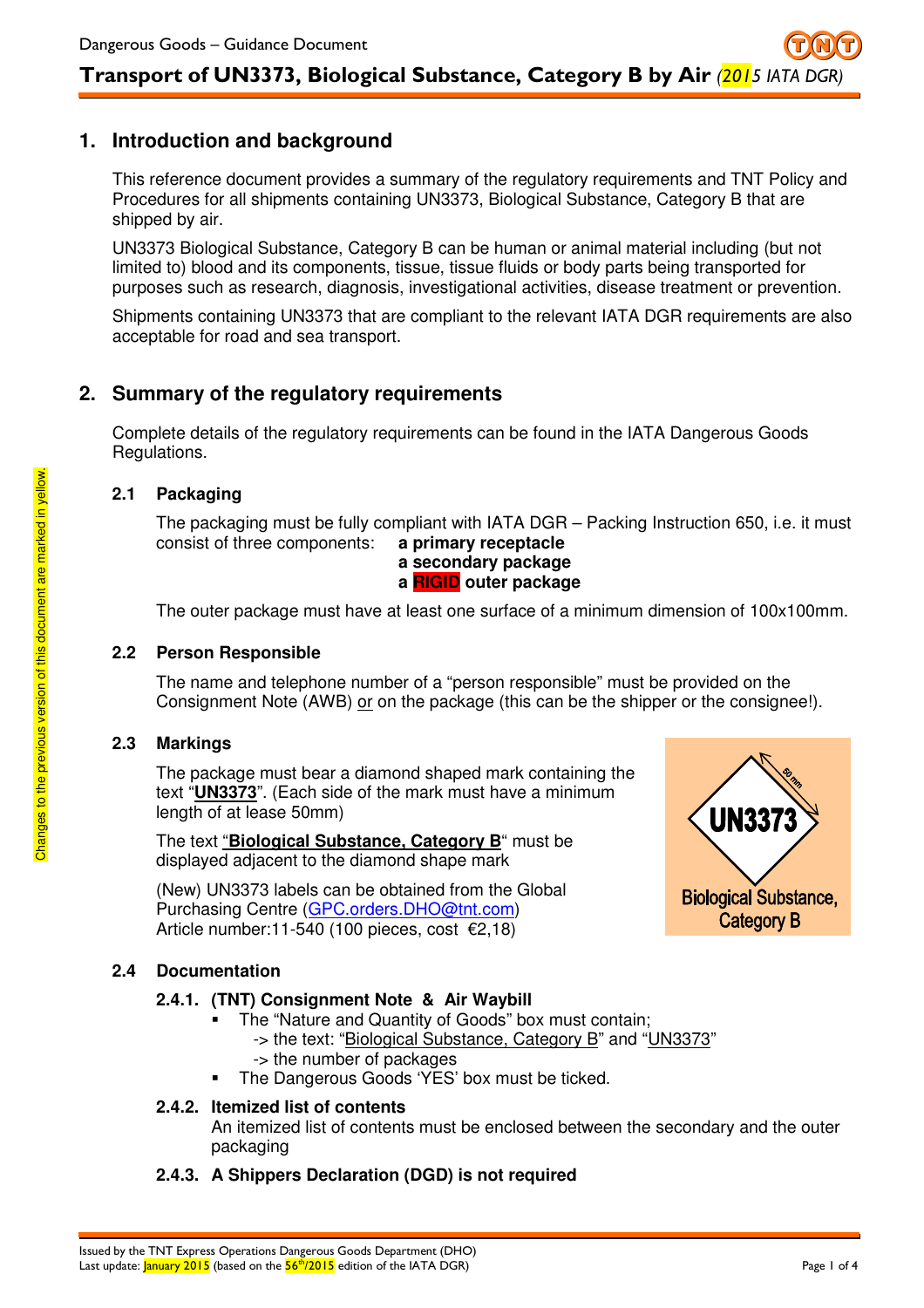**Transport of UN3373, Biological Substance, Category B by Air (2015 IATA DGR)** 

## **2.5 Incident Reporting**

- All incidents (i.e. leaking, spillage etc) with shipments containing UN3373 MUST be reported to the BU/Country DG Manager / DGSA.
- The BU/Country DG Manager / DGSA must assess whether reporting to the authorities is required and take appropriate corrective action.

## **2.6 State variations**

A number of countries have filed State variations with IATA. (Details can be found is section 2.8.2 of the IATA Dangerous Goods Regulations)

## **2.7 Operator variations**

If **AMBIENT** UN3373 shipments that are moved through the Global Air Network (i.e. on commercial flights) the relevant Operator & State variations must be complied with.

The most important Operator variations related to UN3373 are listed below. (Further details can be found in section 2.8.3 of the IATA Dangerous Goods Regulations.)

| <b>AIRLINE (VARIATION)</b>                                            | <b>SUMMARY</b>                                                                                                                                                                                                                     | <b>MAIN AFFECTED HUBS (*)</b>                                                                                                  |
|-----------------------------------------------------------------------|------------------------------------------------------------------------------------------------------------------------------------------------------------------------------------------------------------------------------------|--------------------------------------------------------------------------------------------------------------------------------|
| Adria Airways<br>$(JP-01)$                                            | No DG (including UN3373) all Adria flights.                                                                                                                                                                                        | affected flights are from Ljubljana to: Tirana,<br>Albania (TIA), Pristina, Kosovo (PRN) and<br>Podgorica, Montenegro (TGD)    |
| Air France<br>(AF-02):                                                | UN3373 will only be accepted for carriage under specific<br>requirements and after a prior Air France written approval<br>has been granted.                                                                                        | CDG (Paris) to French African Ass.<br>DEL (Delhi)<br>DXB (Dubai)<br>MIA (Miami)<br>NRT (Tokyo)<br>SEL (Seoul)<br>YYZ (Toronto) |
| LAN<br>(4C/4M/L7/LA<br>LP/LU/UC/XL)                                   | Shipper to provide specific document (see IATA DGR for<br>details).                                                                                                                                                                | FRA (Frankfurt)<br>SCL (Santiago Chile)                                                                                        |
| Lufthansa<br>$(LH-05)$                                                | Biological Substance Category B UN3373 will not be<br>accepted as cargo.                                                                                                                                                           | ALA (Almaty)<br>BAK (Baku)<br>MNL (Manila)<br>SVX (Ekaterinburg)                                                               |
| Singapore Airlines<br>$(SQ-10)$<br><b>Scoot Airlines</b><br>$(TZ-05)$ | Carriage of UN3373 - Biological Substance Category B is<br>subject to specific requirements. Shippers wishing to<br>consign UN3373 are requested to contact the Singapore<br>Airlines Cargo / Scoot office for these requirements. | BOM (Mumbai)<br>CMB (Colombo)<br>DEL (Delhi)<br>DXB (Dubai)                                                                    |
|                                                                       | Additional requirements:                                                                                                                                                                                                           | JKT (Jakarta)<br>JNB (Johannesburg)<br>LHR (London Heathrow)<br>SIN (Singapore)                                                |
|                                                                       | Ambient UN3373 packed as per PI650 is not<br>accepted because inner and outer packaging<br>must comply with PI620.                                                                                                                 |                                                                                                                                |
|                                                                       | Not allowed in a consolidation.<br>Æ,                                                                                                                                                                                              |                                                                                                                                |
|                                                                       | D.<br>Master Airway Bill handling information box to<br>indicate: "UN3373 - Packed in compliance with<br>Packing Instruction 620"                                                                                                  |                                                                                                                                |
|                                                                       | All other requirements must be compliant with<br>D.<br>PI650.                                                                                                                                                                      |                                                                                                                                |
| Air Austral<br>(UU-05):                                               | All blood products and biological samples, human or<br>animal, must be classified as UN2814 or UN2900.                                                                                                                             | CDG (Paris) to French Overseas Dep.                                                                                            |
|                                                                       |                                                                                                                                                                                                                                    |                                                                                                                                |

 $(*)$  This list is not complete and only includes the most common hubs & routes used by the TNT Global Network. Variations can occur.

 The relevant **operator** can be **identified** through **World Wide Sector Maintenance** (see Reference Document on DG Intranet).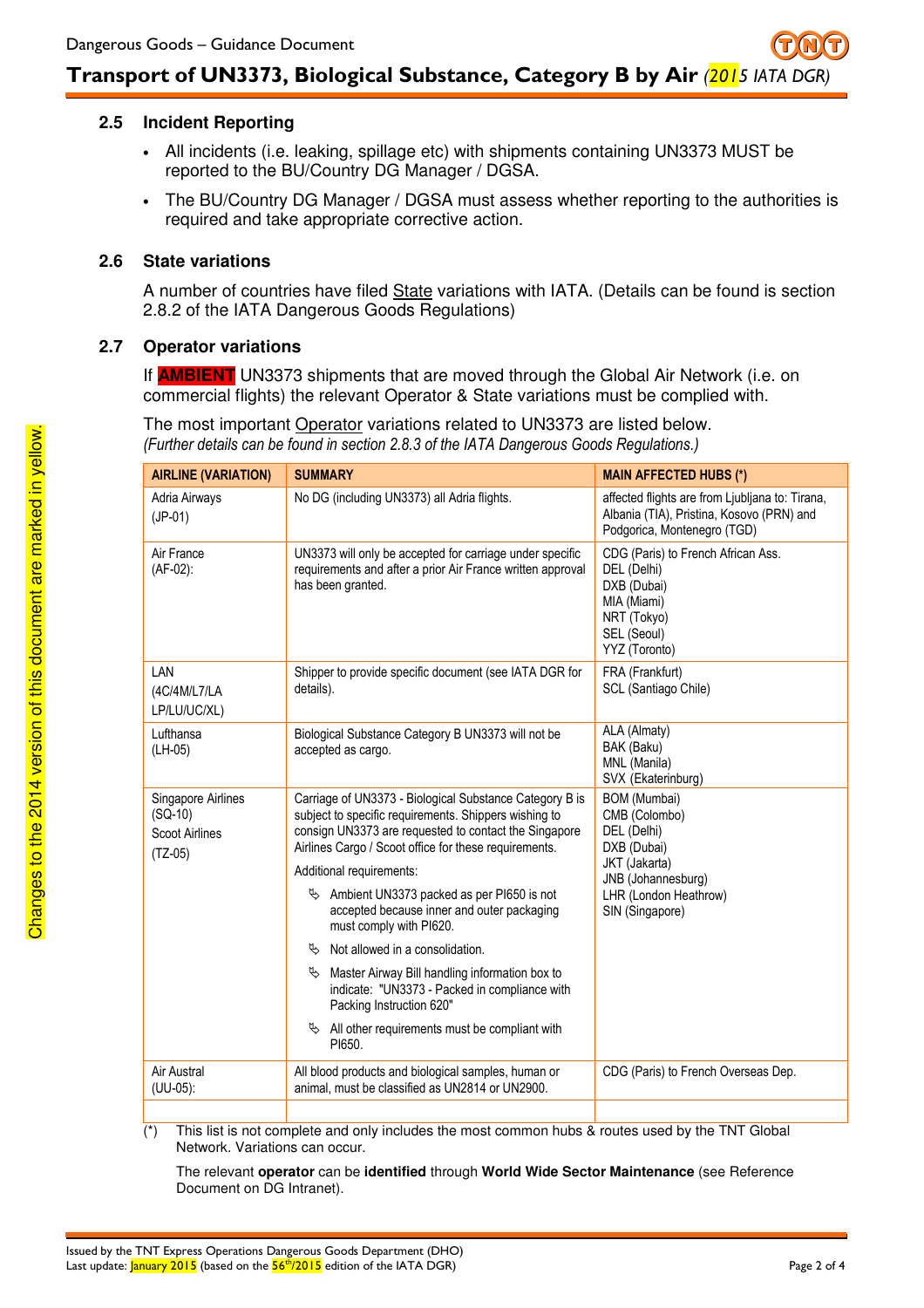The following other Operators have also filed variations related to UN3373 with IATA but these do not impact the type of movements carried out by TNT Express or are rarely used by the Global Air Network:

| ABSA Cargo (M3-04)              | Croatia Airlines (OU-12)       | LAN Ecuador (XL-04)                   |
|---------------------------------|--------------------------------|---------------------------------------|
| Aerolineas Argentinas (AR-02)   | Egyptair (MS-06)               | LAN Express (LU-04)                   |
| Aeromexico (AM-06/10)           | EVA Airways (BR-14)            | LAN Peru (LP-04)                      |
| Air Astana (KC-08)              | Federal Express (FX-09)        | MASAIR - Aerotransportes Mas de carga |
| Air Nuigini (PX-08)             | Great Wall Airlines (IJ-06/10) | SA. De CV (M7-04)                     |
| Air Tahiti Nui (TN-05)          | Iberworld Airlines (IP-03)     | Saudi Arabian Airlines (SV-12)        |
| Alaska Airlines (AS-08)         | LAN Argentina (4M-04)          | SkyWest Airlines (OO-01)              |
| Blue Dart Aviation Ltd. (BZ-07) | LAN Cargo (M3-04)              | TAM Linhas Aereas (JJ-06)             |
| Comair Pty (MN-03)              | LAN Colombia (4C-04)           |                                       |

# **3. TNT Requirements**

## **3.1 TNT Policy**

- UN3373 customers are not subject to the DG by Air Customer Approval Process and do not require approval from the TNT Express Operations Dangerous Goods Department (DHO).
- **AMBIENT** UN3373 (without DI) can be shipped through the Global Air Network as well as the European Air & Road Networks.
- **AMBIENT** UN3373 (without DI) can be shipped to and from counties that are not DG Approved.

**Exception:** UN3373 is prohibited to/from the following countries:

- Armenia, Azerbaijan, Belarus, Georgia, Kazakhstan, Kyrgyzstan, Moldova, Tajikistan & Uzbekistan (i.e. UN3373 is prohibited to/from all European associate countries except Ukraine)
- China (due to customs restrictions)
- Albania, Kosovo and Montenegro (due to Adria Airways restrictions)
- Bahrain (due to local CAA restrictions )

# **3.2 Option Codes (BB / DI)**

- Shipments containing UN3373 only must be entered into the system with option code BB (option code HZ may not be used for UN3373)
- Shipments containing UN3373 and UN1845 (Dry Ice) must be entered into the system with option code DI and BB.

# **3.3 Acceptance check**

- Shipments containing UN3373 only, do not require completion of an ACS.
- Shipments containing UN3373 & UN1845 (Dry Ice) require completion of the "ACS Dry Ice".

For further information on regulations in relation to UN3373, please consult the IATA Dangerous Goods Regulations or consult your local Dangerous Goods Manager / Dangerous Goods Safety Advisor (DGSA).